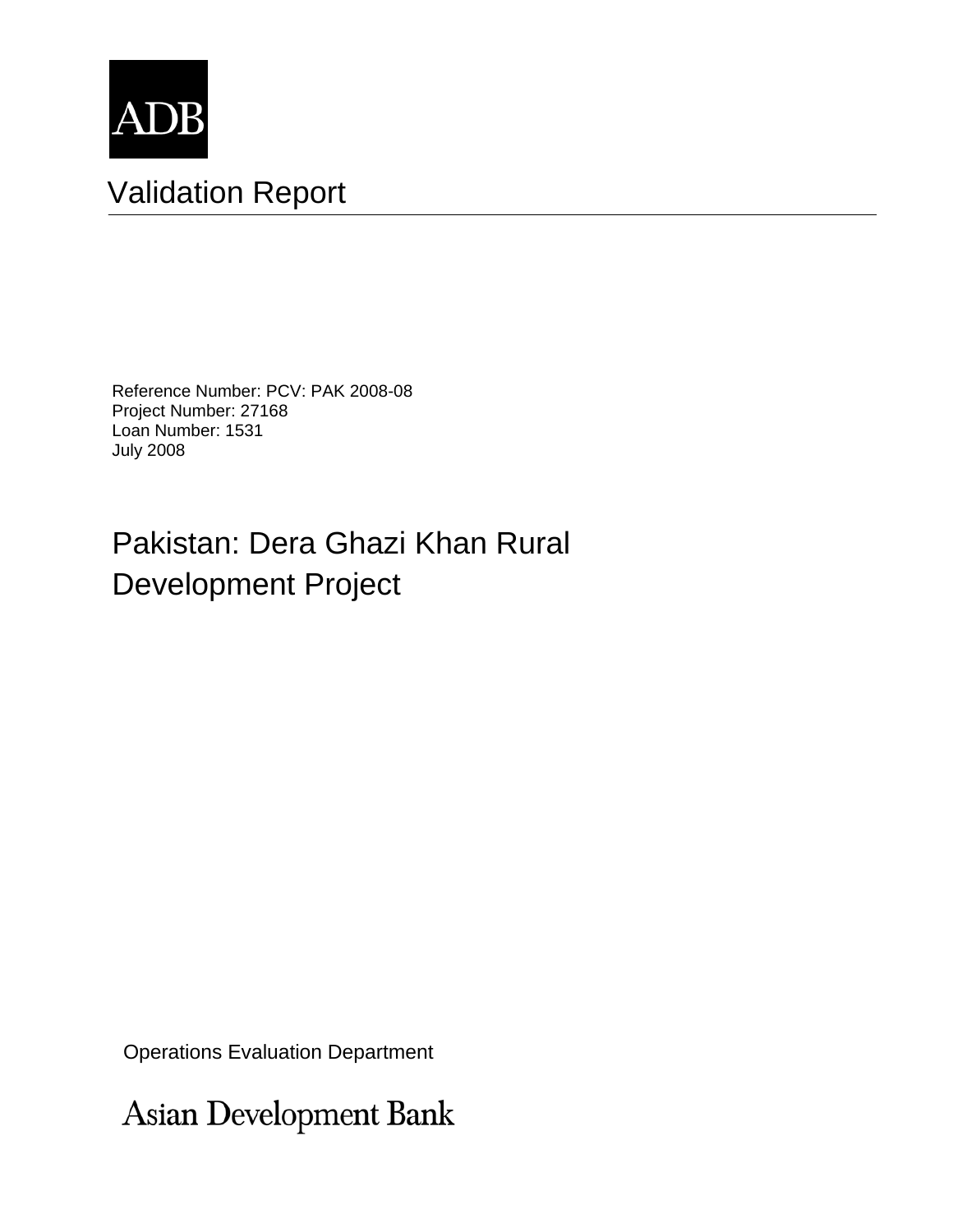## **ABBREVIATIONS**

| ADB         | Asian Development Bank                     |  |
|-------------|--------------------------------------------|--|
| BME         | benefit monitoring and evaluation          |  |
| <b>CD</b>   | community development                      |  |
| CO          | community organizations                    |  |
| <b>EIRR</b> | economic internal rate of return           |  |
| <b>NGO</b>  | nongovernment organization                 |  |
| NRSP        | <b>National Rural Support Programme</b>    |  |
| O&M         | operation and maintenance                  |  |
| OED         | <b>Operations Evaluation Department</b>    |  |
| <b>PCR</b>  | project completion report                  |  |
| PERI        | <b>Punjab Economic Research Institute</b>  |  |
| <b>PMU</b>  | project management unit                    |  |
| <b>RRP</b>  | report and recommendation of the President |  |
| <b>SCO</b>  | savings and credit organizations           |  |
| <b>SDR</b>  | special drawing rights                     |  |
| TA          | technical assistance                       |  |
| <b>WC</b>   | watercourses                               |  |
| WUA         | water users association                    |  |

# **Key Words**

adb, asian development bank, d.g. dg khan, dera ghazi khan, pakistan project completion report, pcr validation, rural development

**Director R. K. Leonard, Operations Evaluation Division 1, OED** 

**Team Leader Team Members**  W. Kolkma, Senior Evaluation Specialist, OED A. Anabo, Senior Evaluation Officer, OED V. Melo, Administrative Assistant, OED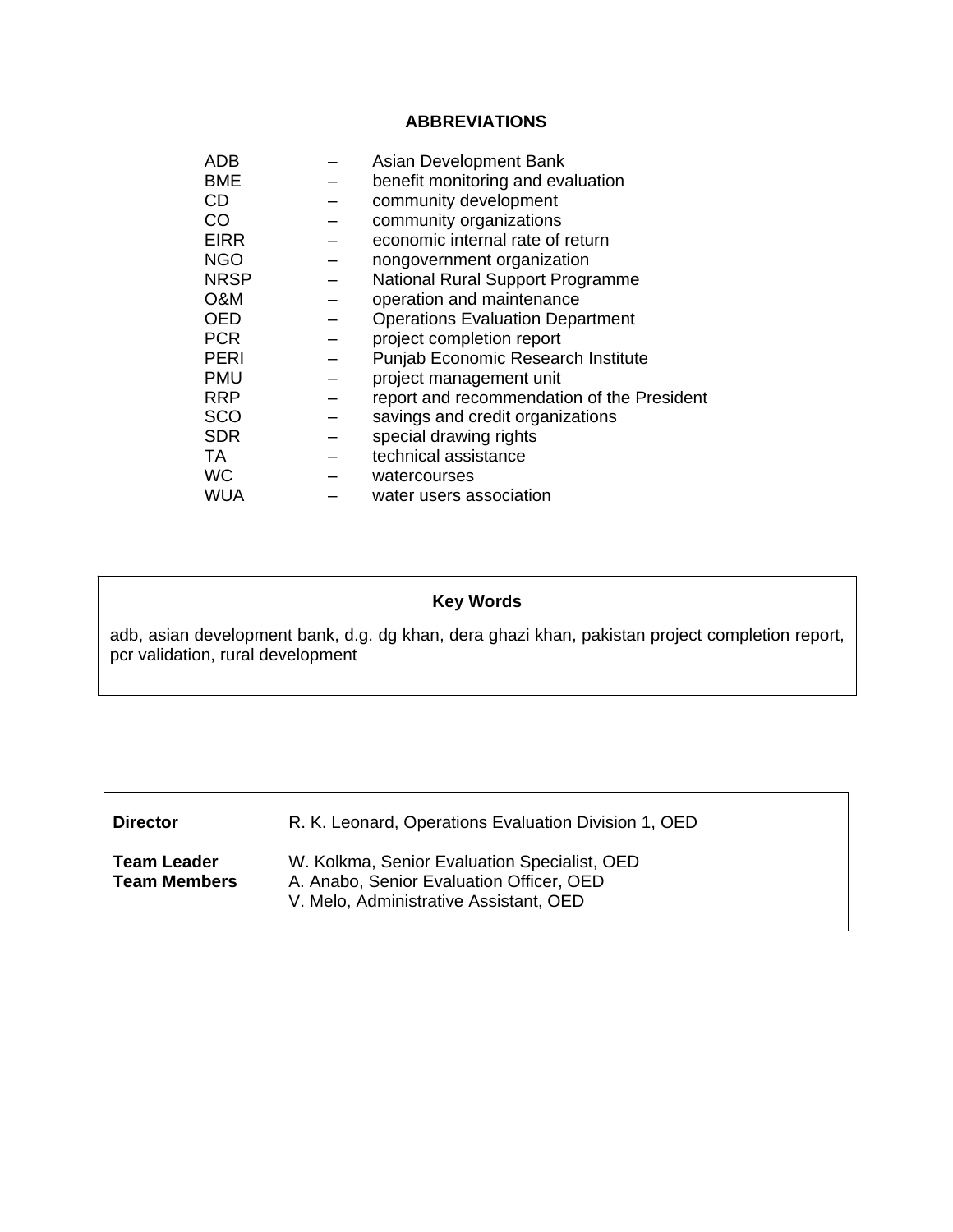| A. Basic Project Data    |                                              | <b>PCR Validation Date:</b>             | February 2008       |                     |
|--------------------------|----------------------------------------------|-----------------------------------------|---------------------|---------------------|
| <b>Project Number:</b>   | 27168; Loan 1531-PAK(SF)                     |                                         | <b>Appraisal</b>    | <b>Actual</b>       |
| <b>Project Name:</b>     | Dera Ghazi Khan Rural<br>Development Project | <b>Total Project Costs (\$million):</b> | \$52.2              | \$48.6              |
| Country:                 | Pakistan                                     | Loan/Credit (\$million):                | \$36.0<br>(SDR26.1) | \$30.8<br>(SDR21.4) |
| Sector:                  | Multisector                                  | <b>Cofinancing (\$million):</b>         |                     |                     |
| <b>Financing</b>         | ADF: \$0.0                                   | <b>Borrower Contribution</b>            | 7.1                 | 6.3                 |
| (\$million):             |                                              | (\$million):                            |                     |                     |
|                          | <b>OCR: \$0.0</b>                            | <b>Board Approval Date:</b>             | 4 Sep 1997          |                     |
| <b>Cofinanciers:</b>     |                                              | <b>Closing Date:</b>                    | 30 Nov 2006         |                     |
| <b>Project Officers:</b> | Name:                                        | <b>Designation:</b>                     | <b>From</b>         | To                  |
|                          |                                              |                                         | (month/             | (month/             |
|                          |                                              |                                         | year)               | year)               |
|                          | R. Renfro                                    | Senior Project Economist                | Jan 1998            | Mar 2000            |
|                          | D. Walton                                    | <b>Rural Development Specialist</b>     |                     |                     |
|                          | Abid M. Hussain (PRM)                        | Senior Programs Officer                 | Apr 2000            | Nov 2001            |
|                          | Allan Lee (PRM)                              | Senior Investment Officer               | Dec 2001            | Jun 2003            |
|                          | Mian S. Shafi (PRM)                          | Project Implementation Officer          | <b>Jul 2003</b>     | Oct 2007            |
| Evaluator:               | W.A.M. Kolkma                                | Director: R. Keith Leonard              |                     |                     |
| <b>Team Leader:</b>      | W.A.M. Kolkma                                |                                         |                     |                     |
|                          | <b>Senior Evaluation Specialist</b>          |                                         |                     |                     |

ADF = Asian Development Fund, OED = Operations Evaluation Department, OCR = ordinary capital resources, PCR = project completion report, PRM = Pakistan Resident Mission, SDR = special drawing right, SF = special fund.

**B. Project Description** (as stated in the report and recommendation of the President [RRP])

- (i) **Rationale and expected impacts.** "Dera Ghazi Khan is the least-developed division of Pakistan with more than 50% of the population living below the poverty line. Of its four districts, D. G. Khan and Rajanpur districts have the highest incidence of poverty (over 70%) and among the highest in the country. These two districts were the focus of the assistance of the Asian Development Bank (ADB) under the Project. Surveys of rural communities in these districts had revealed that they lacked critical social and economic infrastructure at the village level, irrigation water, and roads. Women emphasized the lack of water for irrigation and household use, health services, roads, and electricity as major problems. The rural roads are in urgent need for upgrading and small floodwater diversion structures need rehabilitation. The rural poor also considered it important to rehabilitate other infrastructure facilities e.g., community buildings, water supply, and culverts. Despite their many problems, the needs of the poor in the rainfed and canal-irrigated areas have been largely neglected. This situation needs to be improved by appropriate rural development initiatives that respond to the perceived needs of the community and their capacity to implement and maintain the facilities. Complementary investments are needed in the project area to improve agricultural, livestock, and small enterprise productivity and improve the quality of village life."
- (ii) **Objectives or Expected Outcomes.** "The Project aims to increase rural incomes, employment, and quality of life through improvements in irrigation and road infrastructure, community development (CD), provision of financial services, and institutional support through organizational and skills training for beneficiaries in village communities. The Project is designed to reduce poverty. The project's objective support the Government's strategic objectives of economic and social development, increased private sector participation, improvements in agricultural production, more efficient use of increasingly scarce irrigation water, development of rural areas, reduction of poverty, and environmental and social sustainability. The project scope includes irrigation improvement, CD, rural roads, financial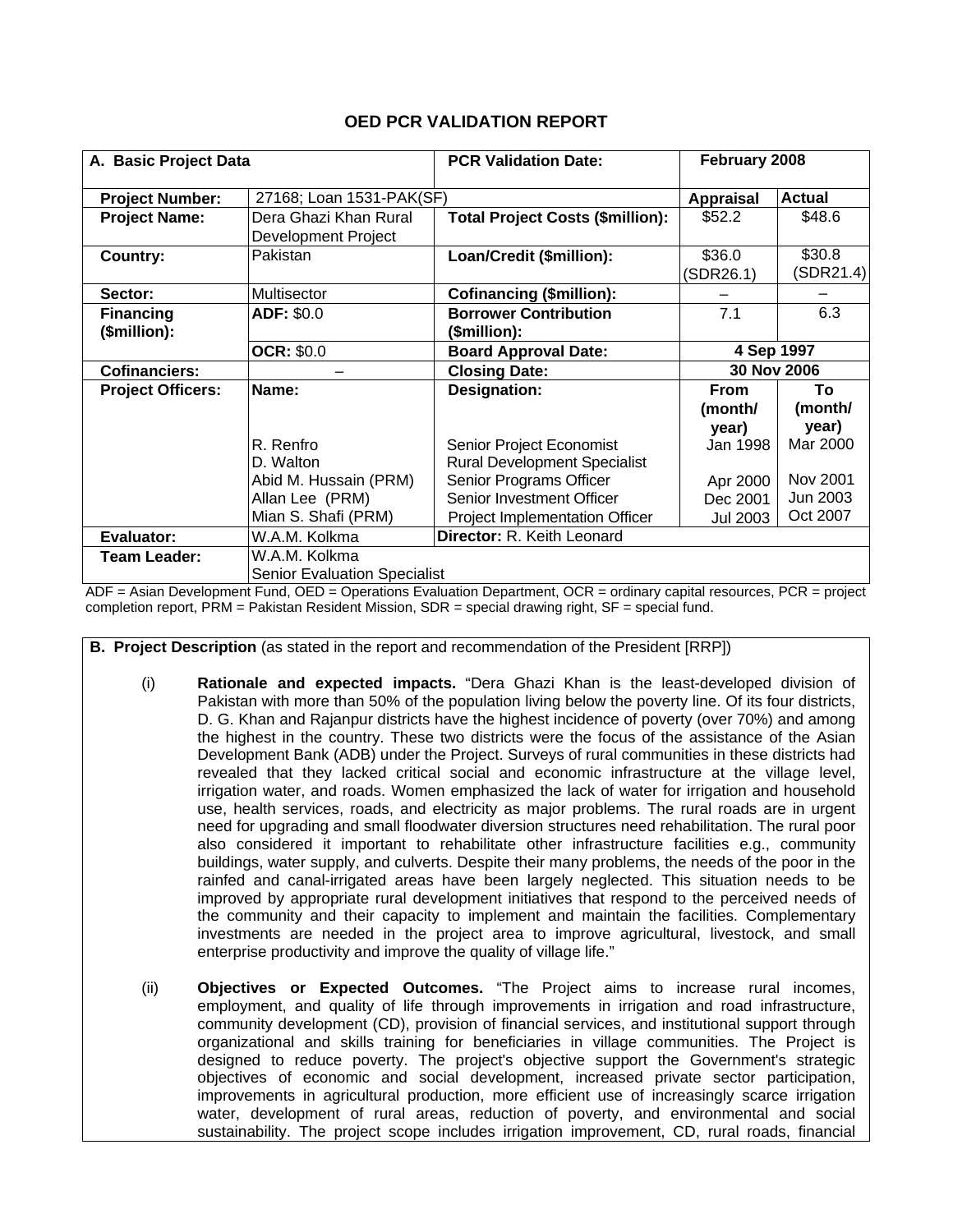| services, and institutional support." |  |  |  |
|---------------------------------------|--|--|--|
|---------------------------------------|--|--|--|

- (iii) **Components:**
	- (a) Irrigation improvement: (1) rehabilitating temporary diversions and lining works in perennial hill torrent networks, (2) developing 100 water users associations (WUAs) and improving 100 watercourses (WCs) in hill torrents, and (3) installing 100 tube wells and improving the related WCs in freshwater zones.
	- (b) Community development: (1) mobilizing and strengthening 600 community organizations (COs); and (2) identifying, prioritizing, and implementing CD subprojects (to be done by the communities themselves).
	- (c) Rural roads: upgrading of about 175 km of rural roads.
	- (d) Financial services: (1) mobilizing village savings and credit organizations (SCOs), (2) financing sub-loans, (3) mobilizing savings, and (4) providing training.
	- (e) Implementation support: consultancy services and incremental administration support for the purpose of (1) mobilizing and strengthening beneficiary WUAs, COs, and SCOs in the villages; and (2) designing and supervising the infrastructure construction and strengthening the project management unit (PMU)*.*

### (iv) **Outputs:**

- (a) Rehabilitation of the command area of about 6,410 ha of land currently receiving irrigation water, and development of about 2,910 ha of land not yet receiving irrigation water;
- (b) Mobilization and capacity development of 600 COs (a total of 15,000 members), 40% of which women COs or mixed COs, and implementation of subprojects in the following areas: (1) 22 hill torrent irrigation improvement subprojects; (2) 212 soil and water conservation subprojects; (3) 375 agricultural production subprojects; (4) 360 livestock production subprojects, and village infrastructure improvement;
- (c) (1) Improvement of about 175 km of rural roads; (2) creation of 1,000 village SCOs with 25,000 rural members; (3) credit line of \$2.7 million to the National Rural Support Programme (NRSP), a nongovernment organization (NGO), financing 36,000 subloans; (4) recovery rate of 90% or above; (5) management training for about 2,000 SCO leaders and skills training for about 4,000 other members; (6) mobilization of voluntary savings totaling about \$300,000 for on-lending by SCOs.

 **C. Evaluation of Design and Implementation** (PCR assessment and validation assessment)

(i) **Relevance of Design and Formulation.** Asian Development Bank's (ADB) [Project Completion](http://adb.org/Documents/PCRs/PAK/27168-PAK-PCR.pdf)  [Report](http://adb.org/Documents/PCRs/PAK/27168-PAK-PCR.pdf) (PCR) noted that the project's objective was in line with the new operational strategy for Pakistan in 1995. The choice of the project area was ostensibly based on poverty incidence and the geographic focus of ADB's sector strategy. The PCR also noted that the project's design was consistent with the strategic objectives of the Government. This validation report notes that the Government has indeed had a long focus on area development projects of a holistic type. An alternative set of projects with possibly different area coverage but more confined to a single sector was not discussed in the report and recommendation of the President (RRP) or PCR. For instance, it could have been conceived that one project focused on irrigation and extension and microcredit, another on CD, and a third on rural roads. Given the high levels of poverty in the area, the Operations Evaluation Department (OED) assesses that it was appropriate that the loan funds were mostly on-granted to the area by the government (with the exception of the microcredit component). The complexity of the Project seems to have hindered the full participation of some of the IAs. Due to the PMU specially created by the planning and development department, the quality of outputs was nevertheless very good, although the outputs were delayed and were provided mainly through the PMU and thereby at the expense of potential capacity development in the IAs. With more funds for specialized units in these agencies, the Project could have done better. Minor scope changes improved the project's design. The project's objective of poverty reduction can be linked directly to the design focusing on productive and infrastructure investment; some CD investment, such as in school and community buildings was less geared to direct poverty reduction in the area.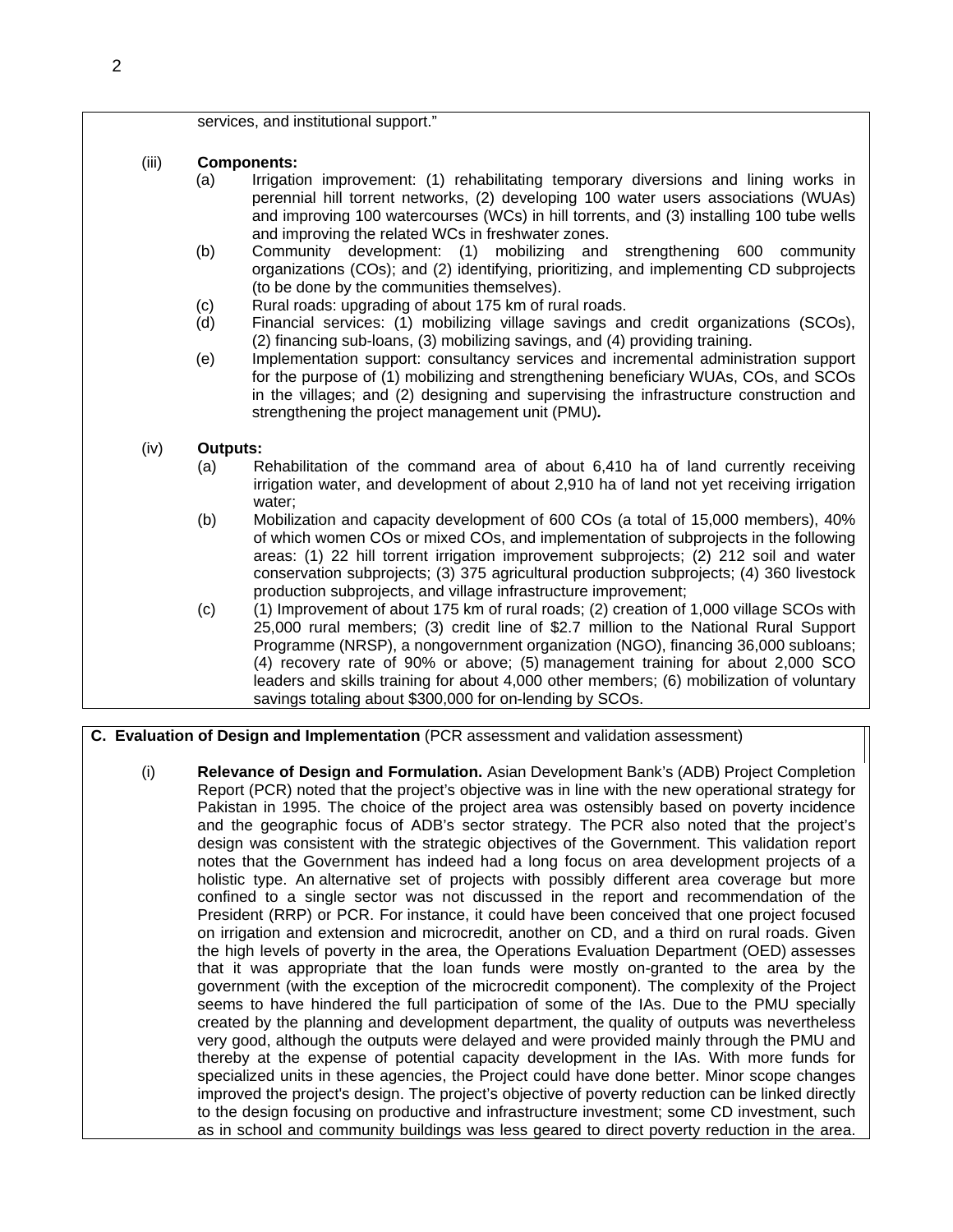The success of this component was entirely due to the circumstance that a strong NGO in the area could be selected as IA.

- (ii) **Outputs and Costs as Envisioned during Appraisal as Compared to Actual Costs and Achievement of Outputs; Reasons for Any Deviation.** The PCR noted that certain costs had been overestimated and the Government had already taken care of some of the planned outputs when the Project was finally ready to disburse. Nevertheless, costs actually incurred were close to those estimated. Any demand driven area development project needs to be flexible, and as such the reasons for deviations that were given by the PCR were valid. The PCR sufficiently quantified the changes and the outputs achieved. 19% of the special drawing rights (SDR) value of the loan was cancelled (saved), this in spite of the two extensions granted. This is slightly more than the average loan cancellation and saving. The overall project cost was 7% less than the estimate, indicating that the estimate was reasonably good (but see above) and the Government chose to use its own funds relative to those of ADB.
- (iii) **Project Cost, Disbursements, Borrower Contribution, and Conformance to Schedule**  (as relevant to project performance). The PCR mentions that the initial slow disbursement was due to a delayed start without a full-time project director, and due to investigations into allegations of mismanagement and financial malpractice, which led to an overall delay equivalent to more than 3 years. More information in the PCR on the findings of the investigations would have been of interest. Further communication with the project officer indicates that the committee formed to investigate the two allegations could not reach a conclusion on either. The external audit did not find irregularities. The audit came at a politically sensitive time, when the new government was establishing itself, pursuing a devolution plan, and investigating various practices of earlier times. Due to the media trail, the Project lost credibility and most of the staff contracted either left the Project or their contract was not renewed (including the contract of the part time Project Director and his deputy).

It is surprising and not completely clear how the minor changes to the scope of the project (less surface irrigation) and the implementation arrangements in 2002 (the PCR states that there were more PMU staff and logistical resources) were able to turn round the Project in such a way that its 3-year delay did not have significantly negative effects on project outcomes.

(iv) **Implementation Arrangements, Conditions and Covenants, and related Technical Assistance (TA).** As the PCR has argued, the assumptions regarding the coordination of various IAs by a central PMU under the Planning and Development Department were too optimistic, and greater PMU and consultant input was required to implement the Project. According to the government's PCR (the PC-IV), an engineering cell had to be created in the PMU, as the nine allied agencies had their own priorities. The PC-IV stated that creating a PMU with only coordinating powers but no control was a unique experience, creating problems. An unforeseeable factor was the Local Government Ordinance 2001, which devolved many provincially-based implementation agencies to the district level, without always creating the necessary capacity at that level. This affected the involvement of the implementing agencies (IAs) even more. The PCR does not discuss whether a different approach, with separate projects (and thereby executing agencies) for CD, rural roads, and irrigation/credit/agricultural extension, would have been better with the benefit of hindsight. The PCR's recommendations imply that if the IAs had been given dedicated units in each district, the integrated development approach would have been successful and also developed more capacity. Even without these units, the actual synergy achieved by the PMU and NRSP, which both proved very dedicated, and the development results obtained in this way, may have outweighed the loss in terms of long term capacity development of IAs. On the other hand, a less top heavy project might have led to smaller delays to starting up, although ADB would probably have had to dedicate more resources to the preparation of three projects than to one area development project. The PCR might have provided a more detailed description of the constitution of the PMU, so crucial for the success of the Project. In a reaction, the project officer reports that there were 92 contractual nongovernment staff (including support staff) and 2 deputed government staff in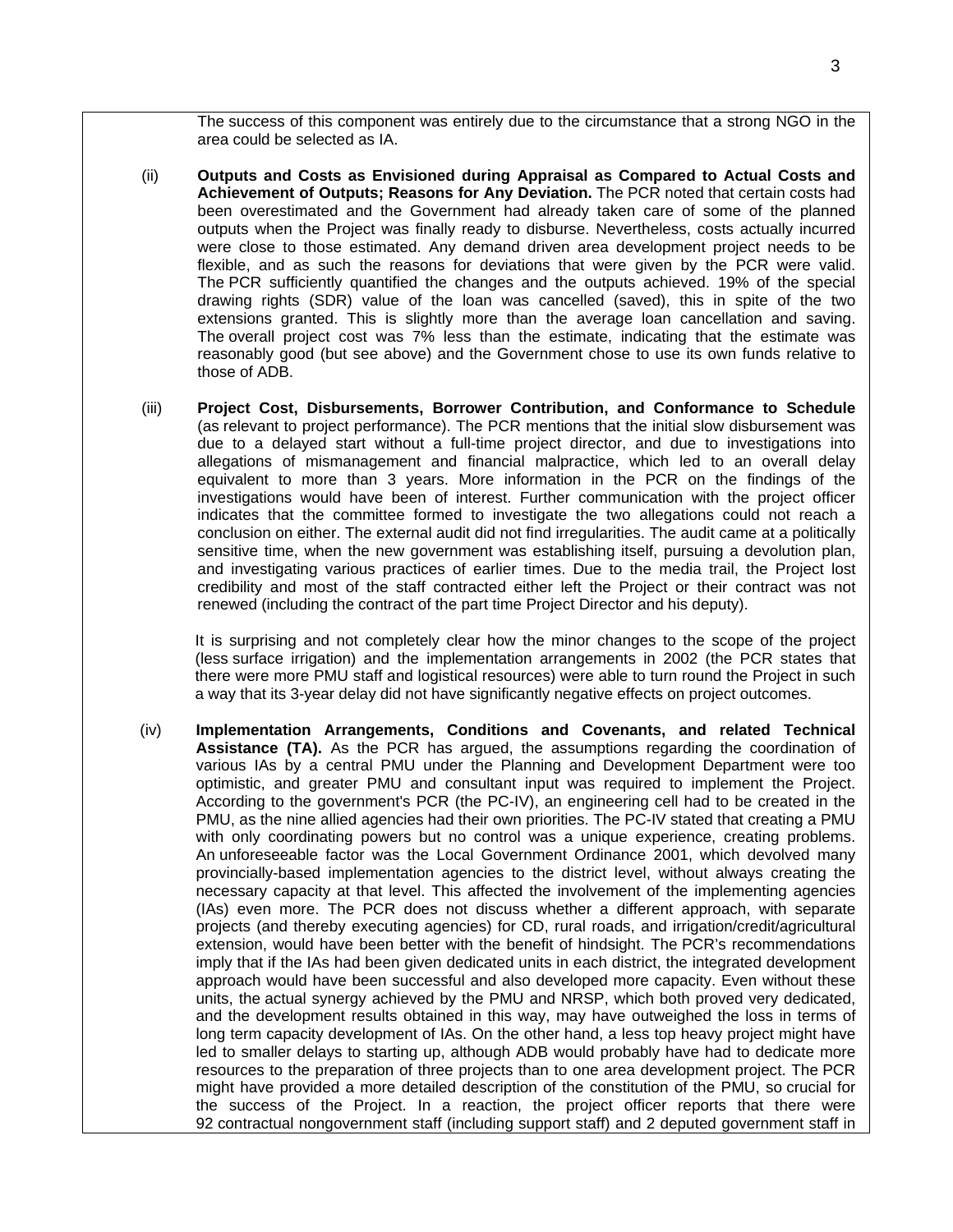the PMU. All of the contractual staff were retained by the Government of Punjab. The Government is planning other foreign funded projects and the staff may be needed for these projects once they start in 2008. It can be concluded that even with the integrated approach, relying mostly on PMU staff, some capacity has been developed and is being retained.

 The number of consultants totaled a modest 137 person-months (30 or so experts) who were concerned with design and construction supervision, and Benefit Monitoring and Evaluation (BME). Twelve research officers were assigned to monitor seven geographic units. The officers would collect data from all the relevant agencies and report twice a month through a Management Information System. The report was basic but was produced at 2 week intervals, was accurate and reliable, and served as an effective management tool. Apart from the consultants, the NGO NRSP was contracted to implement three components of the Project, the CD component, the finance component, and the institutional support component. In the view of OED, the latter may have included some project management support as well, but the extent of this is difficult to judge.

 The PCR states that only one main covenant was not complied with at project completion the release of operation and maintenance (O&M) funds for the roads completed under the Project. Nevertheless, the PCR reports that the funds have been allocated by the responsible IA. At the time of the validation (December 2007), the project officer reports that the utilization of the O&M budget has remained weak. The district government was using O&M for constructing new roads. At ADB's request, the Government of Punjab has issued a directive and funds have been released for O&M separately from those of the development budget.

 This validation concludes that there was appropriately no TA complementing the Project. In fact, a TA focusing on capacity development of the PMU would have been less effective as the PMU staff is moving on to other projects. Capacity development of various other agencies would not have had a significant impact either, as these did not have clear units supporting the Project.

- (v) **Performance of the Borrower and Executing Agency.** The PCR assesses the performance of the project's executing agency as highly satisfactory, and that of most of the other IAs as only partly satisfactory. The NRSP, as IA for the CD component, performed very well. The performance of the Communication and Works Department was assessed as satisfactory, in spite of delays during project start up. OED concurs with the PCR, with the proviso that the design of the project, relying on fruitful collaboration of many agencies under a PMU was somewhat of a leap of faith from the start. OED agrees that the Government's appointment of a good project director must have helped a lot. Unfortunately, the Government did not provide a PCR in the format requested by ADB—it delivered a document in the standard government PC-IV format, which lacks the Government's assessments of its own performance, and that of ADB. It was based on a report by the Punjab Economic Research Institute (PERI) called "Impact Evaluation of Dera Ghazi Khan Rural Development Project," completed in 2006. This concludes that: "In spite of about 15 percent under run in financial targets, the Project can be regarded as successful, in view of difficulties faced in its initial years of operation." A few lessons of the PC-IV are that transfer of government staff in the middle of the Project caused problems, further more the devolution process and associated political expediencies, and the high degree of distribution of tasks among agencies in the Project.
- (vi) **Performance of the Asian Development Bank.** The PCR states that ADB's performance in administering the Project was satisfactory. Delegation of the Project to the Pakistan resident mission in 2000 greatly benefited the Project, and OED can raise the question why such delegation was not achieved earlier, when the Project was mired in delays and PMU management was even suspended for some time due to major internal PMU disputes and corruption allegations. The Midterm evaluation took place only in 2004 (it was intended to be held 2 years after the start), the originally envisaged closing date of the loan, and led to some changes that might have taken place earlier if the review had been held earlier. The RRP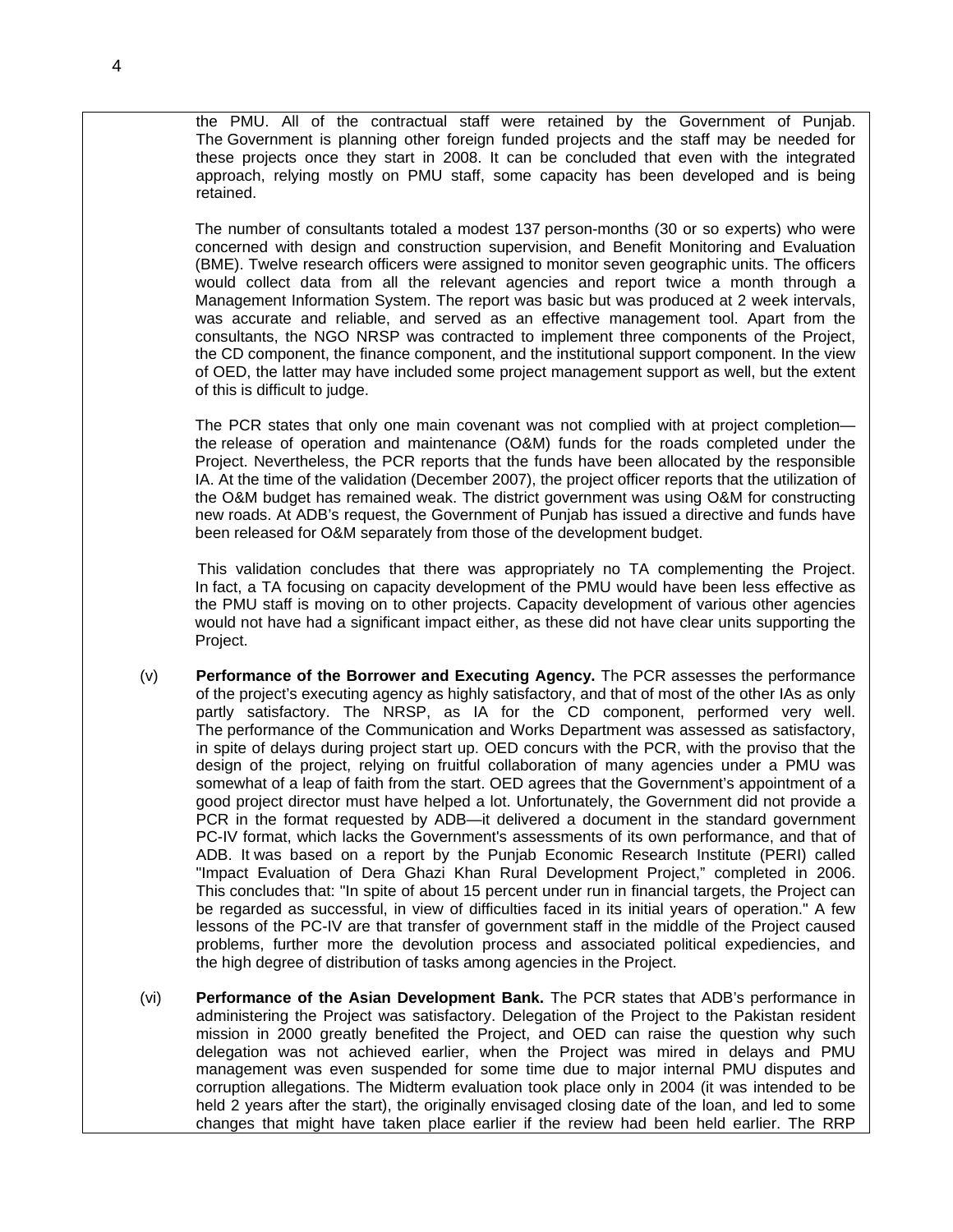foresaw the need for such a review at the end of the second year of implementation. Other than this, the Project benefited from stability in the administration—the project officer in the Pakistan Resident Mission that was appointed in 2003 remained responsible for the Project until its completion, and was also responsible for a good quality PCR. The latter factor is the main reason why OED concurs with the satisfactory rating of ADB.

#### **D. Evaluation of Performance** (PCR assessment and validation assessment)

- (i) **Relevance.** The PCR rated the Project as relevant, and OED agrees with this assessment on the basis of the fact that ADB was able to assist an area and population that belongs to the poorest in Pakistan. The implementation arrangements were, however, somewhat deficient, and this was overcome only due to long extension of the Project and the fortuitous circumstance that the Planning and Development Department was able to come up with a dedicated PMU and good Plan Bs. In fairness, there were also unforeseen circumstances, such as the devolution process and perhaps politically motivated scrutiny of the project. The OED rating applies to the Project both ex-ante and ex-post.
- (ii) **Effectiveness in Achieving Outcome.** The PCR rated the Project as effective. OED regards the evidence available in the PCR as sufficient to concur with this rating, also after an additional examination of the reports submitted by PERI, the institute contracted to conduct the benefit monitoring and evaluation. A large survey in November 2006 found 96% of the completed projects functioning (68% at high level, 24% at average level, and 8% at low level).<sup>[1](#page-6-0)</sup> OED judges the quality of the PCR's appendix discussing the outputs and outcomes as satisfactory. Many of the outcomes were discussed in a tangible way. The project officer has commented that the microfinance program continued beyond the Project and NRSP continues to use the revolving fund, under an extension of their services by the government of Punjab. The Government of Punjab is launching a much bigger rural development initiative in the area and needs the NRSP's microfinance services for at least 6 years. Other mainstream microfinance institutions in the private sector have also opened up offices in the project area and are doing good business.
- (iii) **Efficiency in Achieving Outcome and Outputs.** The PCR rates the Project as efficient. There is efficiency of process and efficiency of investment. OED observes that process efficiency was obviously unsatisfactory in the first 3 years, but that the Project later made up for this by establishing a good PMU that substituted for the failed original idea of a more decentralized implementation process. The delay of 3 years does not seem to have affected the generally very high economic rates of return of the many subprojects, so the efficiency of investment was high. The PCR rates the overall economic international rate of return (EIRR) for the Project as 33.5%, as against an EIRR of 24.0% estimated at appraisal. OED loosely uses an EIRR of 18% as the benchmark value for highly successful projects. Although estimates made by NRSP in 2001–2002 and PERI in 2005 were different in methodology from those in the PCR in 2007, they were similarly high, which lends more credibility to them. But yet, this validation report regards all of them as on the high side. The figures were either based on questionnaires applying to a 1-year period, or were estimated in a model farm budget. Inevitable annual climatic variations seem not to have been taken into account. A full verification of the accuracy of the economic analysis of the many components would however be difficult without going back to the field. The project officer has justified the high EIRRs as follows: "The main reason for high EIRR is that the community projects proved to be very cost effective—the unit costs at project completion were much lower than those estimated at appraisal. The other reason is that at appraisal stage the estimates for productivity were

 $\overline{a}$ 

<span id="page-6-0"></span><sup>1</sup> Main reasons for non-functional, or low-functioning subprojects were social problems and conflicts among users in case of community buildings, low production/marketable surplus in case of food godowns, financial problems in case of poultry sheds, shortage and inadequate supply of wood in case of ara machine, inadequate number of animals and delay in issues of livestock loans to fill the cattle sheds, and lack of rain/canal water in case of water supply subprojects.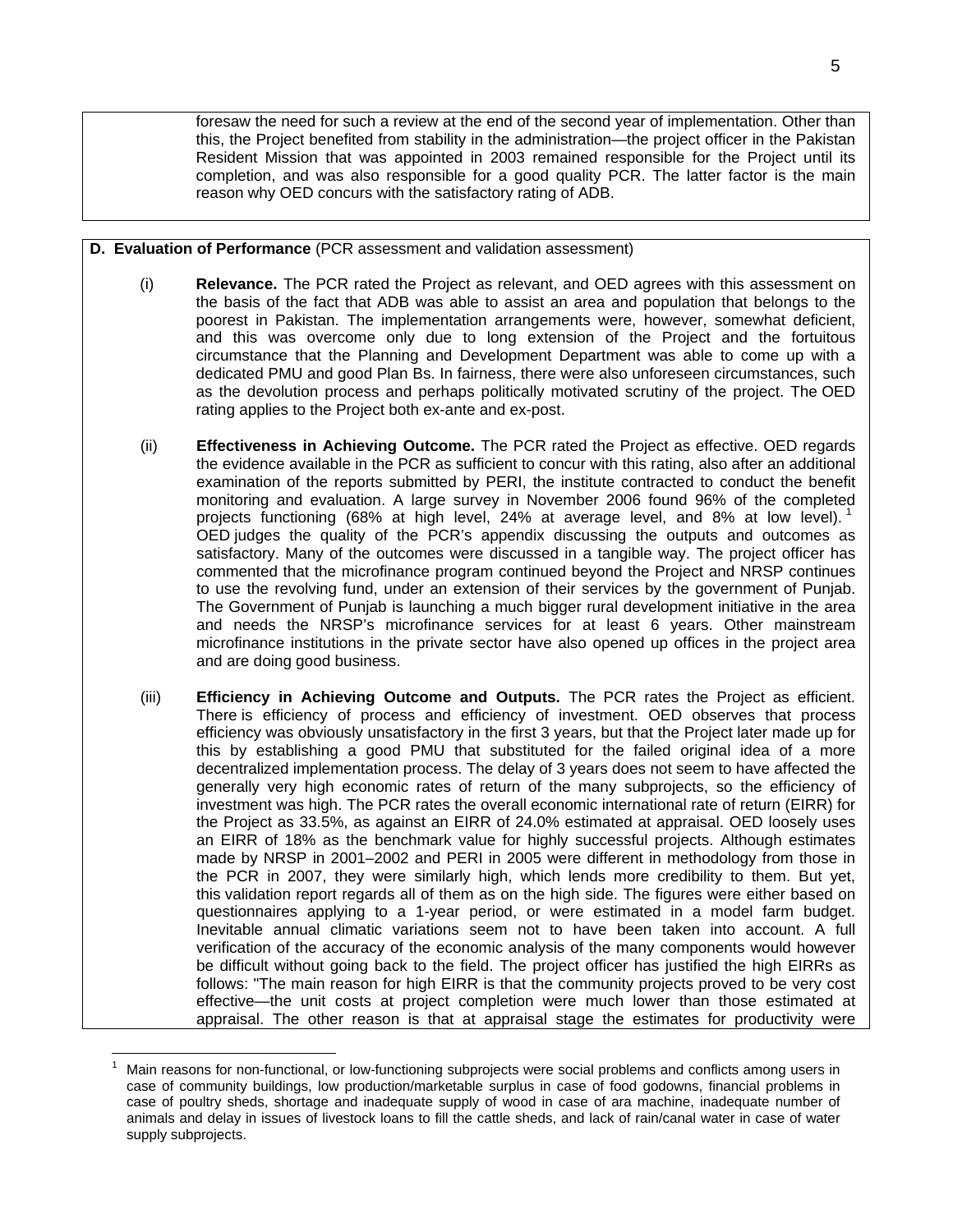Overall, OED concurs with the PCR's rating of the Project as 'efficient' as it feels less confident about the data supporting a highly efficient rating.

- (iv) **Preliminary Assessment of Sustainability.** OED is convinced of the arguments in the PCR to support an assessment of a likely sustainable project; later communications with the project officer have corroborated this conviction. NRSP continues to provide services in the area, not only in microfinance but also in CD, for which they receive funds from the Pakistan Poverty Alleviation Fund. A review of a sample of 4-year old COs found that more than 90% of these were functional. Under the local government ordinance, 25% of district budget is allocated to the Citizen Community Board fund. It follows the concept introduced by the Project. Most COs were clustered and registered with the Citizen Community Board and the district government approved their projects. This allowed the COs to acquire access to a more regular and permanent funding source for their CD works. In the longer run, the sustainability of the project outputs is more uncertain, and depends on continued involvement of the contracted NGO and, if this is not the case, increased involvement of agencies that were not fully involved during implementation of the Project. The Government is considering a southern Punjab rural development project, with funding from Department for International Development.
- (v) **Impact** (both intended and unintended). The PCR quotes the PERI impact evaluation study to show that the project interventions have successfully reduced poverty incidence by 16%, against a 10% target at appraisal. OED concurs with the various arguments employed in the impact section of the PCR, but adds that economic development in Pakistan over the period after 2000 must have contributed to the reduction in poverty incidence, separate from the more particular project impact. The methodology for the sampling and surveying in the comprehensive PERI impact study could have been explained better in the PCR and in the study itself.

#### **E. Overall Assessment, Lessons, and Recommendations** (Evaluator assessment)

- (i) **Overall Assessment.** OED concurs with the PCR rating of "successful," even when economic rates of return point to the plausibility of a rating of the Project as "highly successful." Questions can be asked about the replicability of an area project such as this one, which is multisectoral and relying on the cooperation of many agencies. A strong PMU with good quality leadership and dedicated staff is not always available, and the Project was fortuitous in having been able to establish it, including having a good ADB project officer that was able to stay on for several years.
- (ii) **Lessons.** The PCR lessons can generally be endorsed by OED, although some did not seem to flow from the main text. The lesson on interventions related to women was not ostensibly based on a discussion in the main text on this subject—and its gist, namely gender interventions in tradition-bound areas such as the project area can work only after the Project has established its credibility, is probably true. The lesson that a supply driven approach at the start of the project can work, is questionable. The last lesson is worded in vague terms but is taken to mean that the use of specially recruited local staff in a project in a remote area can be challenging at the start, but that the benefits will be good in the end as they will be easier to retain. This is an interesting lesson.

 OED learned from this case that complex area development projects dealing with interventions in many sectors and affected by fundamental changes in IA structures (due to in this case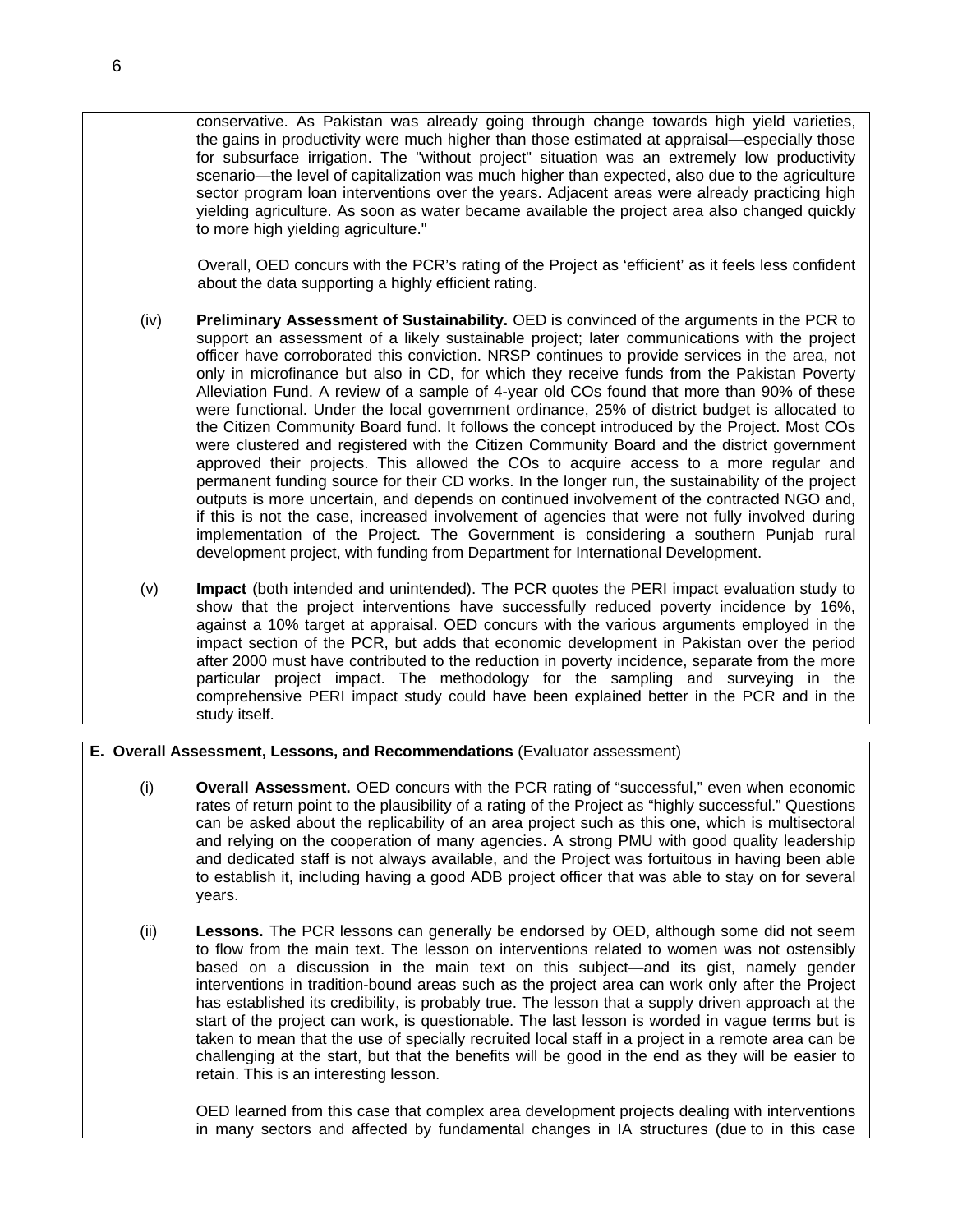devolution of powers) can yet do well if it is accepted that there will be a strong and inevitably externally-staffed project management unit, backed by a strong supervisory agency such as a planning department.

(iii) **Recommendations.** The recommendations of the PCR flow well from the discussion in the main text, and are mostly supported by OED. OED has no further recommendations to add. OED may not be able to follow up on the last recommendation of the PCR, that a project performance evaluation report (PPER), if undertaken, had best take place after 2008. OED conducts only 10 such project evaluations each year. Given the good quality of the PCR and supporting evidence of impacts, this Project may be less interesting for OED, and the remaining issues may be less urgent than other cases.

### **F. M&E Design, Implementation, and Utilization** (Evaluator Assessment)

The RRP was very brief at the time regarding design of the (BME):

 "The PMU, with the assistance of the implementation and BME consultants, will establish a BME system to monitor implementation progress of the Project with the set of indicators shown in the project framework (see Appendix  $\overline{7}$ ), and assess the impact of the Project on the beneficiaries. The BME will include estimates of vehicle cost savings, incremental value-added gains from the irrigation improvements, and the EIRR estimates for irrigation improvements, CD, and rural roads from the NRSP."

 PERI, which had done the baseline survey, was hired again to conduct part of the BME after an individual consultant failed to do this work satisfactorily. A monitoring and evaluation cell in the PMU also did its part in monitoring and assessment of EIRRs. The PMU involved NRSP as an experienced NGO with good ground presence in the area in monitoring activities and in implementation of the CD and microfinance components. Main reports produced focused on calculating EIRRs of various components, which were all high although they used slightly different methodologies. They provided some data of use to the calculations of EIRR made in the PCR but beyond this, the influence of the surveys on actual project management was probably very limited.

#### **G. Other** (Safeguards, Fiduciary, Unintended Impacts—Positive and Negative)

A resettlement plan was not prepared for the Project in spite of it dealing extensively with land issues. Much of the land was communal. Where land issues were serious, the Project could eventually not be carried out. In Veholva, the land owners with land in the lower part wanted to transfer their water rights to their land in the upper part (these were generally the big land lords). This meant much less water for the remaining lower riparians who were small holders. The case was pending in a court of law throughout the project life and a few times the NGO attempted to arrange an out of court settlement. After 5 years, ADB decided to pull out of the component.

The take over of water courses by the government was a completely different case. The Project relied on upfront community contributions (the scope was about 200 water courses). However, simultaneously the government started a nationwide water course program relying on communal labor—which was more attractive for the communities. The government felt that the two models applied created confusion. ADB then agreed to pass on the WC subprojects to the National Program. The National Program has now completed the WCs.

A resettlement plan was not prepared for the road component of the Project. Although no complaints were registered regarding the compensation and resettlement plan, which indicates that no major problems have occurred, the project officer acknowledges that the Project could have done better in documenting the process of voluntary donations of land for the road.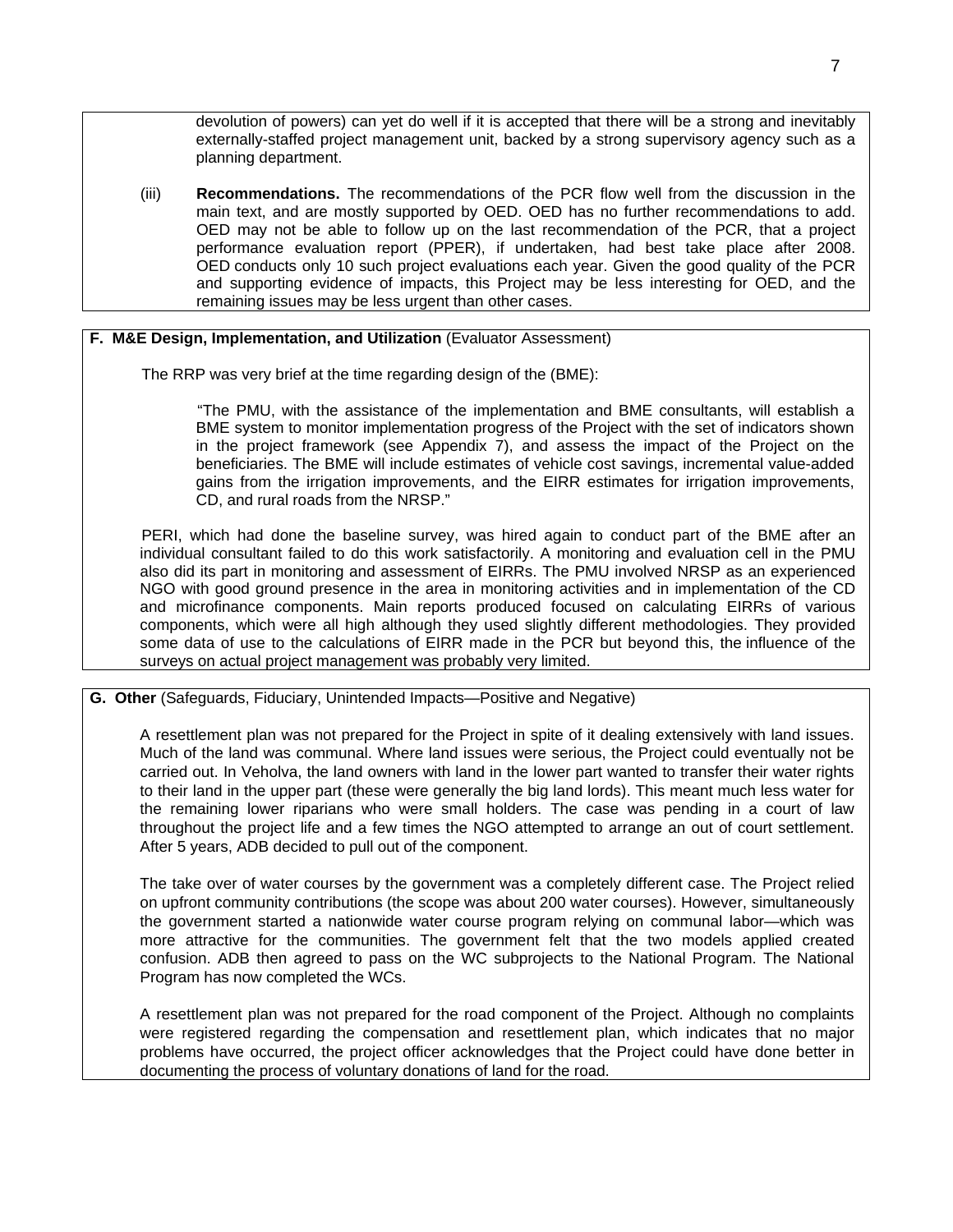In a reaction to the validation report's questions, the project officer explains the situation as follows:

"The roads were constructed on existing fair-weather roads and rural metalled/paved roads that had been depleted or washed away. COs played a major role in persuading communities to donate the communal lands and individuals (in some cases) to donate private land. Voluntary donations of the cheap land were easily provided where minor realignment was required except in irrigated areas. The COs were able to manage where disputes arose and in some cases provided alternative land to smallholders in the same area, in case they could not afford voluntary donations. Additional land was only required in very small volumes for minor realignments."

The project officer states that the process of land acquisition and compensation was well documented in the case of CD subprojects.

The PCR mentions in some places that the Project took place in a tribal environment. Thus, the question arises whether ADB's Indigenous Peoples Policy should have led to an indigenous peoples development plan. Such a plan was not prepared. The Chashma Right Bank Canal project, which is located just north of the project area, had been the subject of an ADB inspection in 2003, in part because of allegations regarding lack of attention for minority Seraikhi speaking tribes and other tribes, Baloch tribes, and traditional hill torrent farmers. Given this experience, more attention for the Project's effects on minority groups (such as indigenous peoples) would have benefited the depth of the PCR. In a response, the project officer reported that the project's technology was different from that of the Chashma project ("almost opposite"—it strengthened rather than disrupted the existing system based on flooding of sparsely populated areas). There were no adverse impacts on hill farming, land use, and resettlement. No complaints were registered from any side.

#### **H. Recommendations for OED follow up**

OED judges that the PCR is of satisfactory quality and depth and does not recommend an OED project performance evaluation at a later stage.

| I. Ratings                        | <b>PCR</b>         | <b>OED Review</b>     | <b>Reason for</b>            |
|-----------------------------------|--------------------|-----------------------|------------------------------|
|                                   |                    |                       | <b>Disagreement/Comments</b> |
| Relevance:                        | Relevant           | Relevant              | OED agrees on need for       |
|                                   |                    |                       |                              |
|                                   |                    |                       | the Project but is less      |
|                                   |                    |                       | positive about the project's |
|                                   |                    |                       | design, however this was     |
|                                   |                    |                       | overcome by the client       |
|                                   |                    |                       |                              |
| <b>Effectiveness in Achieving</b> |                    |                       |                              |
| Outcome:                          | Effective          | Effective (borderline |                              |
|                                   |                    | highly effective)     |                              |
| <b>Efficiency in Achieving</b>    |                    |                       |                              |
| <b>Outcome and Outputs:</b>       | Efficient          | Efficient             | Economic rates of return     |
|                                   |                    |                       | are very high for such a     |
|                                   |                    |                       |                              |
|                                   |                    |                       | project                      |
| <b>Preliminary Assessment of</b>  |                    |                       |                              |
| Sustainability:                   | Likely sustainable | Likely sustainable    |                              |
| <b>Borrower and EA:</b>           | Satisfactory       | Satisfactory          |                              |
|                                   |                    |                       |                              |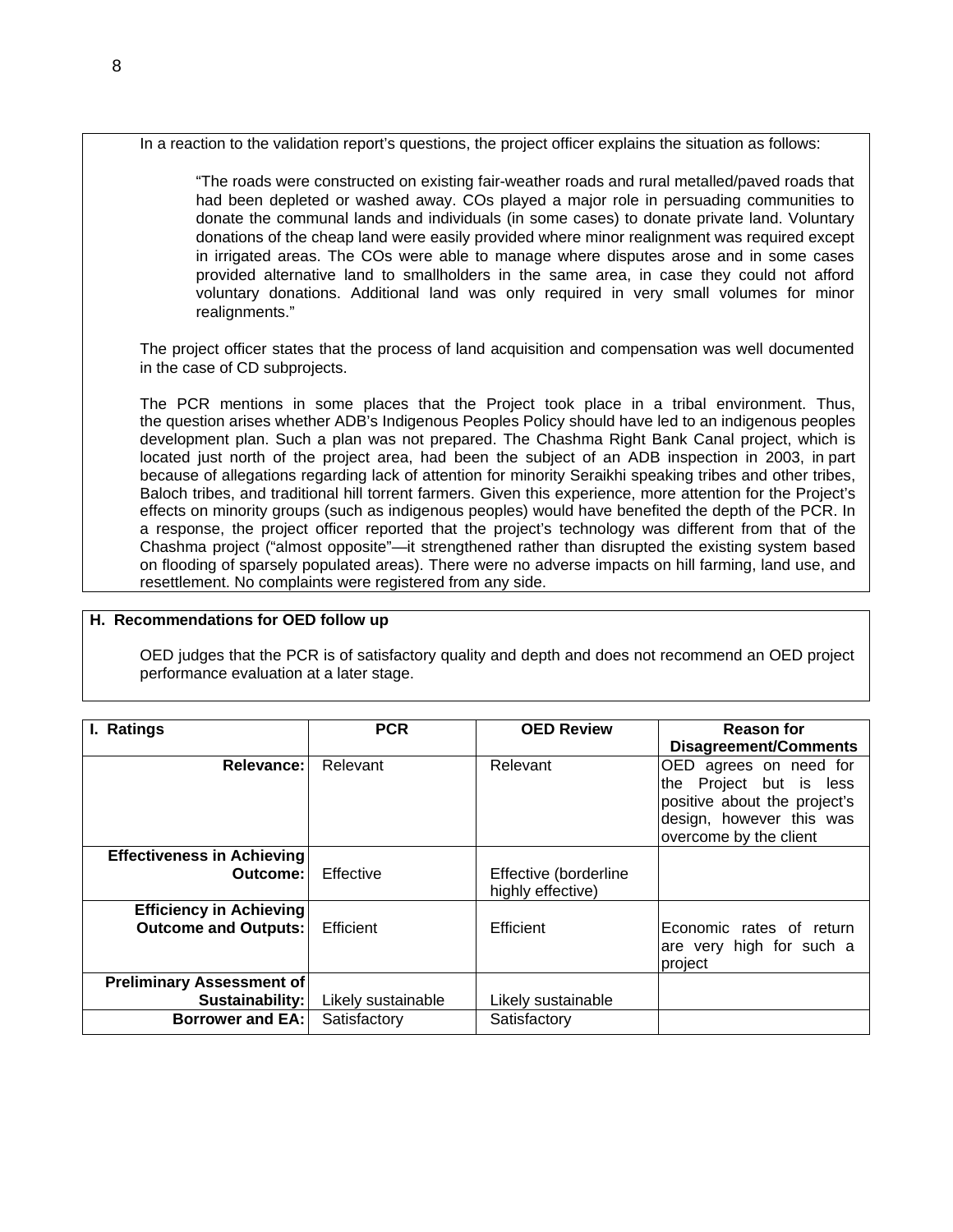| <b>Performance of ADB:</b> Satisfactory |              | Satisfactory | Pakistan<br>Transfer<br>to<br>Resident Mission helped,<br>and stability of supervisory<br>staff |
|-----------------------------------------|--------------|--------------|-------------------------------------------------------------------------------------------------|
| $Im$ pact:                              | Significant  | Significant  |                                                                                                 |
| <b>Overall Assessment:</b>              | Successful   | Successful   |                                                                                                 |
| Quality of PCR:                         | Satisfactory |              |                                                                                                 |

#### **J. Comments on PCR Quality**

This was an interesting and detailed PCR which made very good use of the evidence available from impact studies and insider knowledge on government budgets and commitments of line agencies.

The PCR remains optimistic about the replicability of this kind of integrated rural development project, but it is debatable whether the conditions it mentions as needed, for instance dedicated project implementation units for many IAs in the various districts, is feasible in practice.

Linked to the previous comment is that the PCR could have discussed more in detail whether a different organization of the support for this geographical area might have yielded better results or might have led to more capacity development of the regular line agencies in the area.

The discussion of safeguards, particularly social and governance safeguards was somewhat meager, also in light of the experience with the inspection of the Chashma Right Bank Canal project.

Some other questions remain, such as regarding the continuation of the various WUAs, COs and SCOs. These have been answered as part of the validation.